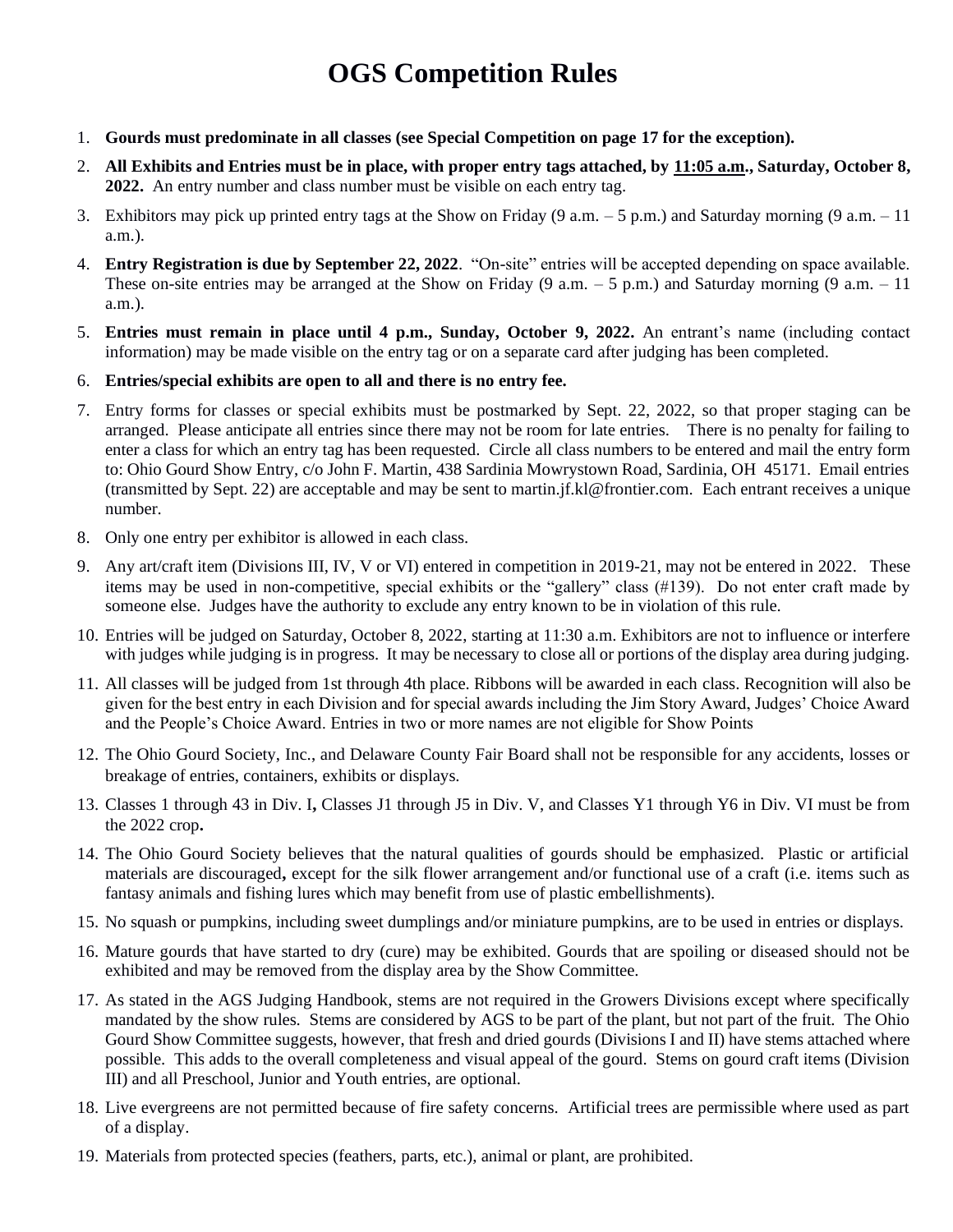- 20. Accessory material is allowed except where specifically prohibited.
- 21. SPECIAL EXHIBITS are encouraged. Exhibits are non-competitive, and may feature the work of an artist, historically relevant displays, international work, etc. Table space (approximately 30 inches wide) will be furnished, but exhibitors must supply staging materials. For space, please contact Karen or John Martin (937-446-2174).

# **Gourd Show Judging**

The Ohio Gourd Show conducts judging of competitive entries in accordance with the American Gourd Society Judging Handbook adopted February 2008. The Handbook is available on-line at **www.americangourdsociety.org**. The 2022 Ohio Gourd Show judges will utilize Option C (verbal consensus) in considering the various competitive classes. The Show Committee will arrange for the evaluation of "Special Competition" and "Special Awards" as separate judging activities.

Rule 7.6 of the AGS Judging Handbook indicates that in cases where only one entry is made in a class, that entry will generally be awarded "First Place." The Ohio Gourd Show will follow that guideline, and a first place award will be given unless the entry does not meet the requirements of the class. Where four or more qualified entries are present, all ribbons will be awarded. Duplicate ribbons will only be given if a class is reevaluated according to AGS Rule 4.4.

### **PLEASE READ YOUR RULES CAREFULLY**

**When the Show Committee determines it to be in the best interest of the Ohio Gourd Society and visitors to the Ohio Gourd Show, the Show Chairperson, with the consent of two other OGS Officers, may waive one or more of the rules for exhibitors and vendors.**

## **Special Awards**

**American Gourd Society's Jim Story Award -** Jim Story from Pendleton, Indiana was a gourd gardener, a gourd manipulator, a gourd artist, an experimenter, a teacher, and an AGS supporter. He inspired many of us to try new and different techniques, a number of which he pioneered. He is a legend in the Gourd World. In his honor, AGS recognizes excellence and innovation in dry, hand-trained gourds. The winner of Class 59 is eligible to participate in the national Jim Story Award competition.

Best of Division - In each competitive Division, the First Place entries of each class will be evaluated to determine the Best of Division Award.

**Judges' Choice Award -** The Judges' Choice Award allows all participating Judges to vote for their favorite gourd entry! It is a measure of the quality of gourds and gourd art, without regard for classes and requirements, through the eyes of trained evaluators. The votes will be gathered on Saturday afternoon, after the official judging. The entry with the most votes wins! An award will be given at the Saturday night award ceremony.

**People's Choice Award -** During the show on Friday and Saturday, visitors to, and participants in the Ohio Gourd Show will be able to cast a vote for their favorite gourd entry! This is a real measure of the popularity of an entry, and it is a highly coveted honor. The entry with the most votes will be awarded a ribbon at the Saturday night award ceremony.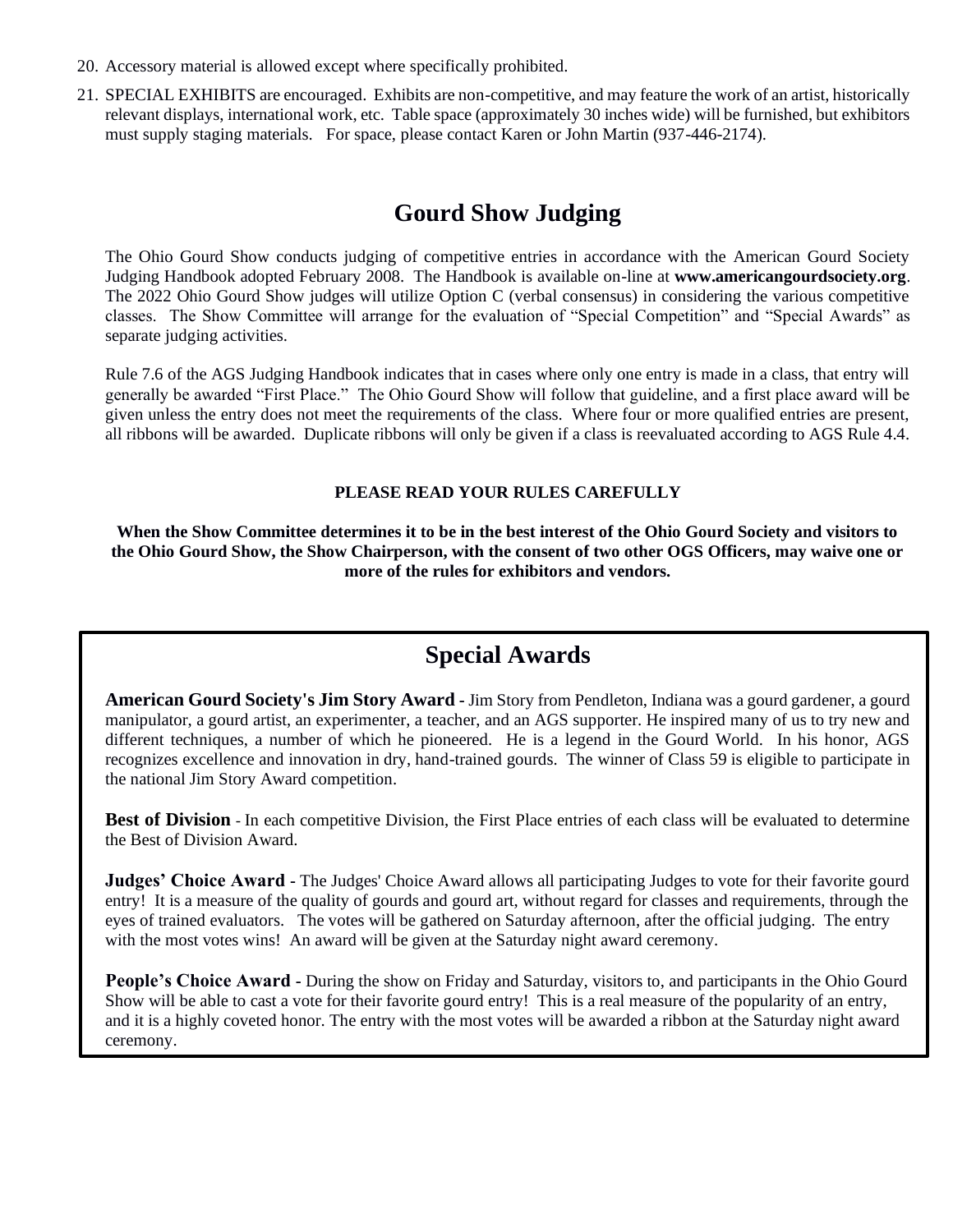# **OGS Competitive Classes**

#### **DIVISION I**

### **CURRENT SEASON GOURDS**

- ✓ **NOTE: Limited clear wax or oil is permitted in all classes.**
- ✓ **NOTE: Gourds must be clean and free of "soft spots". Some evidence of natural drying may be evident.**
- ✓ **NOTE: Unless described as assorted, displays of three or six gourds should contain gourds that are identical or nearly identical.**
- ✓ **NOTE: This is a "Growers Division" as defined in the AGS Judging Handbook. Gourds must be mature and clean. Stems are not included in size measurements. Stems are required in Classes 6, 7, 15, 16, 41 and 42 (AGS Handbook 6.8.5.4.1). In all other Division I classes, stems are encouraged, but not mandatory (see Rule 16, page 19).**

### **CLASS**

- Heaviest gourd by weight.
- Gourd with largest circumference.
- Longest STRAIGHT gourd (not a Dipper gourd), not to exceed 4" gradual curve.
- Longest CROOKED gourd (including Dipper gourds), must exceed 4" total curve.
- Longest STRAIGHT Dipper gourd, not to exceed 4" gradual curve.
- Three small, assorted Hardshells, under 12" diameter **and** length.
- Three large, assorted Hardshells, over 12" in diameter **or** length.
- Three short-handled Dippers, 15" and under in length.
- Three long-handled Dippers, over 15" in length.
- Three Cheese gourds.
- Three Canteen gourds (not Copper Canyon Canteens).
- Three small Bottle gourds, 5" or less in height.
- Three Bottle gourds (Birdhouse gourds, Indonesian bottles, Mexican bottles, Chinese bottles, etc.) over 5" in height. The three gourds should be of the same variety.
- Any "Arbor-grown" Hardshell (no Dipper gourds).
- Most unusual Hardshell (oddity or freak of natural growth).
- One, or more if inseparable, manipulated (hand-trained) gourd(s).
- 7 Most unusual Ornamental (oddity or freak of natural growth).
- Three Ball Luffas (L. operculata).
- Three Luffas (e.g. ridged L. acutangula, or dishrag L. aegyptiaca).
- Three Cannonball or Basketball gourds.
- Three Copper Canyon Canteen gourds.
- Three Tennessee Spinning gourds (aka Tennessee Spinners).
- Three Warty gourds (Hardshell Warty, African Warty, Warted Mayo Bule, etc.) not ornamental gourds.
- Three Hardshell Banana gourds.
- Three Hardshell Apple gourds.
- Three, true variety Hardshells not previously listed.
- Smallest, mature Ornamental gourd.
- Smallest, mature Hardshell gourd.
- Three, assorted Spoon gourds, under 6" in length.
- Three, assorted Spoon gourds, over 6" in length.
- 31 Three Spoon gourds.
- Three Crown of Thorns gourds (any color, but all three must be the same color).
- Three, assorted Crown of Thorns gourds (assorted colors, sizes, markings, etc.).
- Three, assorted Autumn Wing gourds.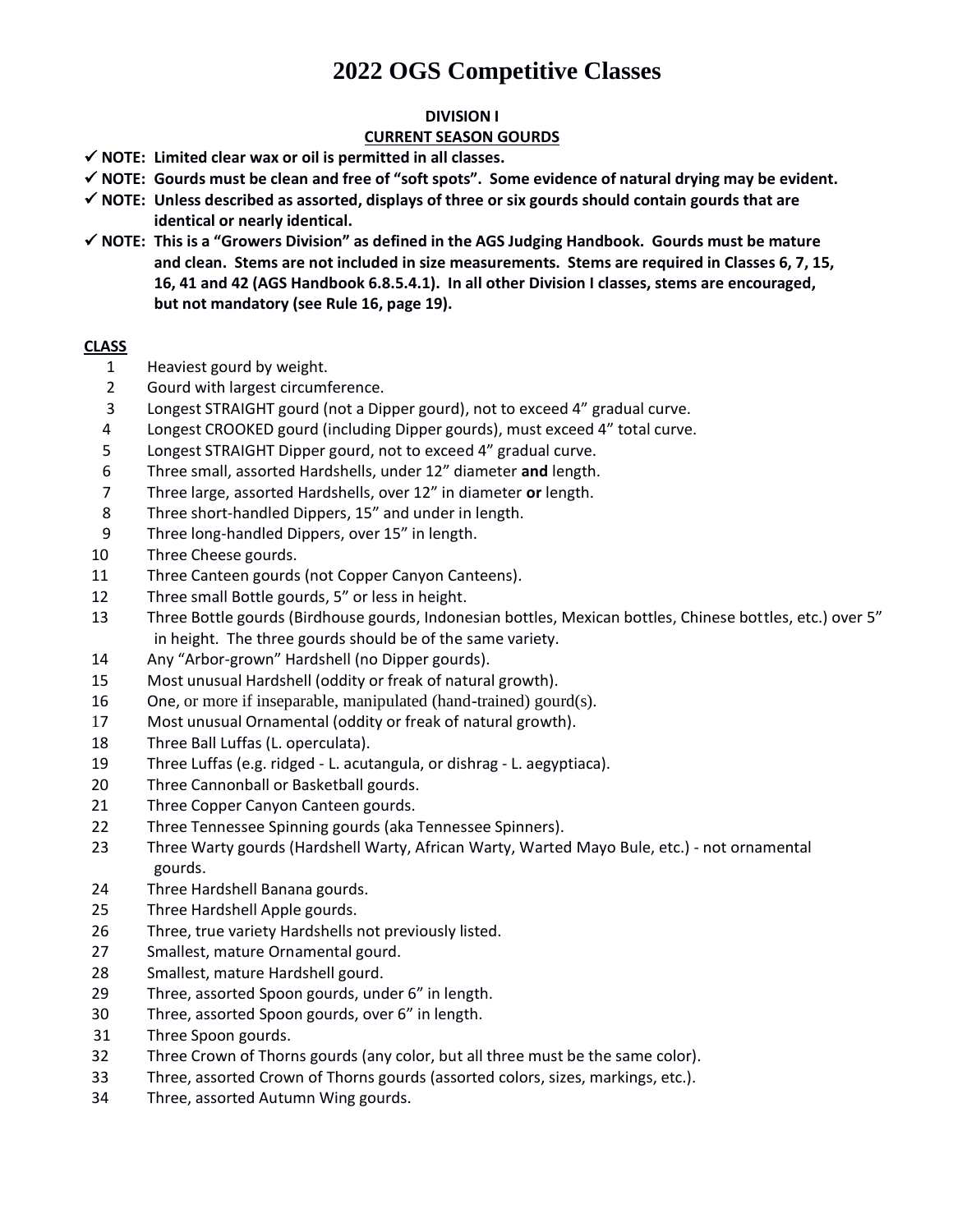#### **CLASS**

- 35 Six, assorted, small Ornamental Warties (under 3 ½" in diameter and 6" in length).
- 36 Six, assorted, large Ornamental Warties (over  $3\frac{1}{2}$ " in diameter and/or over 6" in length).
- 37 Six, assorted, small Ornamentals (under  $3 \frac{1}{2}$ " in diameter and under 6" in length no warties).
- 38 Six, assorted, large Ornamentals (over  $3\frac{1}{2}$ " in diameter, and/or over 6" in length no warties).
- 39 Six, true variety Ornamentals any size.
- 40 Centerpiece (with fresh gourds predominating) in a tray, basket, bowl, plate, dried gourd, etc. Only natural accessory materials are permitted.
- 41 Most outstanding Hardshell (specimen gourd). Exhibitors are encouraged to display a note with the specimen naming the variety.
- 42 Most outstanding Ornamental (specimen gourd no Luffas). Exhibitors are encouraged to display a note with the specimen naming the variety.
- 43 Two Snake gourds or Long gourds.

#### **DIVISION II DRY GOURDS**

- ✓ **NOTE:Clear finish (wax, varnish, oil, shellac or sealer) is allowed.**
- ✓ **NOTE: No color (paint, stain, ink, etc.) or embellishments are allowed.**
- ✓ **NOTE:Unless described as assorted, displays of three or six gourds should contain gourds that are identical or nearly identical.**
- ✓ **NOTE:This is a "Growers Division" as defined in the AGS Judging Handbook. Gourds must be dry, mature and cleaned. Stems are not included in size measurements. Stems are required in Classes 44, 47 and 48 (AGS Handbook 6.8.5.4.1). In all other Division II classes, stems are encouraged, but not mandatory (see Rule 16, page 19).**

#### **CLASS**

- 44 Most outstanding, cleaned Hardshell (specimen gourd). Exhibitors are encouraged to display a note naming the specimen's variety.
- 45 Longest STRAIGHT dipper gourd, not to exceed 4" gradual curve.
- 46 Longest CROOKED gourd (any variety), must exceed 4" total curve.
- 47 Three, small, assorted Hardshells (under 12" diameter **and** length).
- 48 Three, large, assorted Hardshells (over 12" diameter **or** length).
- 49 Three Hardshell Apple gourds.
- 50 Three Cannonball or Basketball gourds.
- 51 Three Dipper gourds (any size).
- 52 Six, assorted Ornamentals (any size).
- 53 Three Ball Luffas ( as in Class 18) with outer skin removed.
- 54 Three Luffas (as in Class 19) with outer skin removed.
- 55 Smallest Hardshell gourd.
- 56 Smallest Ornamental gourd.
- 57 Most unusual, natural gourd (oddity or freak of natural growth not hand-trained).
- 58 One, or more if inseparable, manipulated (hand-trained) gourd(s).
- 59 Jim Story Award. The Jim Story Award entry must be dried, manipulated gourds (single or multiple) that have been cleaned, with no added finish. The AGS criteria and judging process for the Jim Story award will be utilized for this selection. The winner of this class will be eligible to compete in the Jim Story Award at the national level. See the AGS website for details, requirements and competition updates [\(www.americangourdsociety.org/jim-story-award.html\)](http://www.americangourdsociety.org/jim-story-award.html).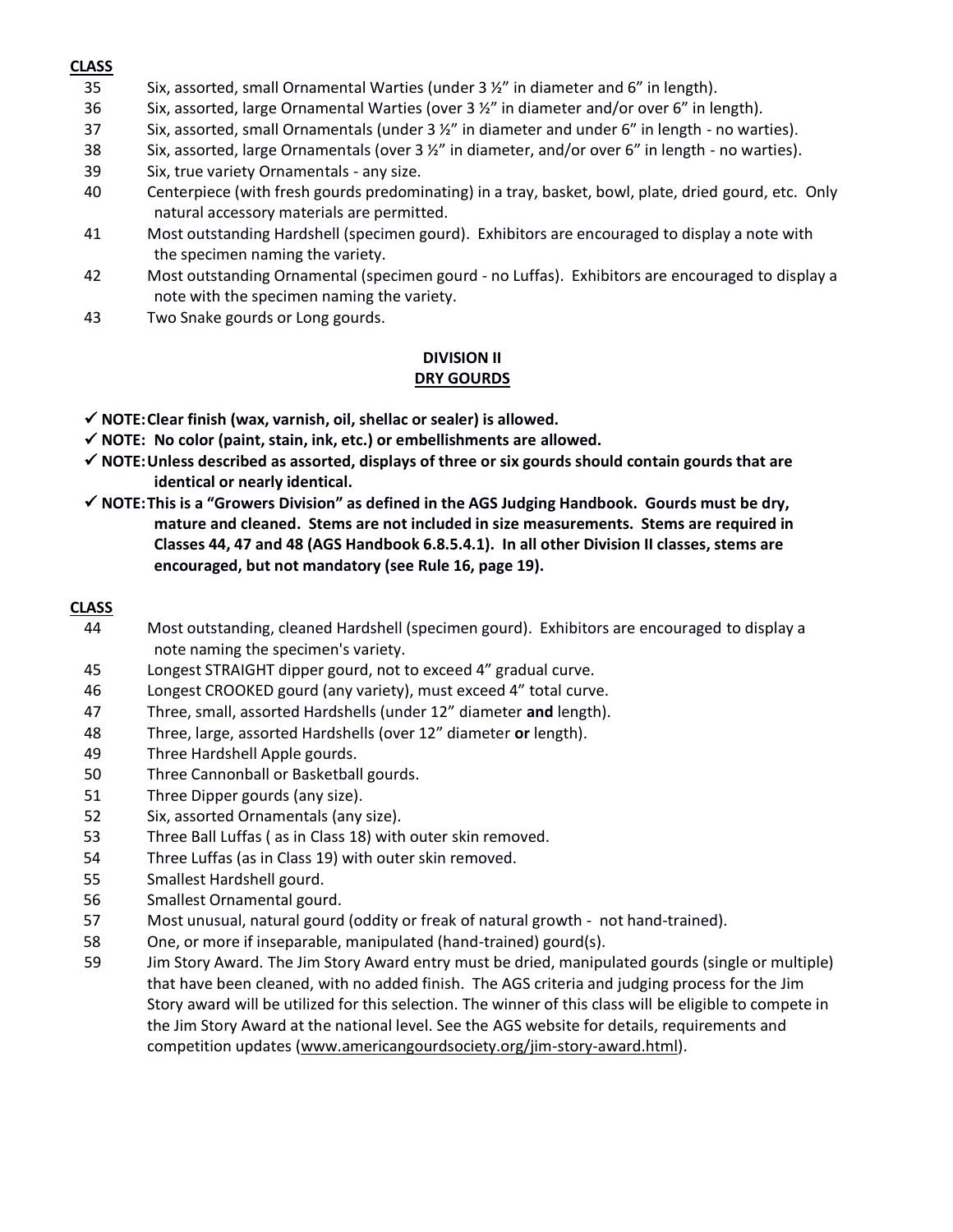### **DIVISION III GOURD CRAFT**

- ✓ **NOTE:Stems are optional.**
- ✓ **NOTE:Gourds must predominate and be of good quality.**
- ✓ **NOTE:No feathers/parts from protected species are allowed.**
- ✓ **NOTE:Musical instruments must be functional.**
- ✓ **NOTE:Accessory materials/embellishments, including bases for gourds, are allowed where not specifically prohibited.**
- ✓ **NOTE:If opened, gourd(s) must be cleaned on the inside.**
- ✓ **NOTE:Undecorated gourds may have a clear finish (wax, varnish, etc.).**
- **CLASS Traditional Items**
	- 60 Short-handled Dipper gourd (15" and under in length) similar to those used in early times. The gourd must be opened and clean inside. Corks or plugs in the handle are optional, but no color or embellishment is allowed.
	- 61 Long-handled Dipper gourd (over 15" in length) similar to those used in early times. The gourd must be opened and clean inside. Corks or plugs in the handle are optional, but no color or embellishment is allowed.
	- 62 Decorated Dipper gourd (any length). The gourd must be opened and clean inside. Corks or plugs in the handle are optional. The interior/exterior may be decorated or finished by any technique(s).
	- 63 Undecorated gourd bowl containing whole, dry gourds. No color, accessory material or other embellishment is permitted on the bowl or the gourds. A clear finish or sealer is allowed.
	- 64 Non-holiday centerpiece of whole, dry gourds. Only natural accessory materials are permitted. The centerpiece may be contained in a dish, basket, bowl, gourd bowl, etc., and the gourds may be decorated.
	- 65 Gourd pitcher, vase or bottle. Gourd pieces (such as a handle) may be attached.

#### **CLASS Holiday Items**

- 66 One Christmas ornament (must hang).
- 67 Christmas item or display (no ornaments as in Class 66).
- 68 Santa gourd(s).
- 69 Halloween item or display
- 70 Easter item or display.
- 71 Holiday item or display (other than Christmas, Halloween or Easter). Exhibitors are encouraged to display a note naming the holiday.

### **CLASS Basic and Advanced Techniques**

- 72 Whole gourd Carving (power carving, chip carving, gouging, line work, etc.) must predominate.
- 73 Whole gourd woodburning must predominate.
- 74 Whole gourd painting must predominate.
- 75 Whole gourd any technique not named in classes 72-74 above, or combination of techniques including those above.
- 76 Cut gourd (lid optional) carving/cutting (any technique) must predominate.
- 77 Cut gourd (lid optional) woodburning must predominate.
- 78 Cut gourd (lid optional) painting must predominate.
- 79 Cut gourd (lid optional) any technique not named in classes 76-78 above, or combination of techniques including those above.
- 80 Cut gourd with decorated rim (pine needles, weaving, coiling, beading, etc.) lid optional. The gourd itself may be decorated or undecorated, but the rim work must predominate.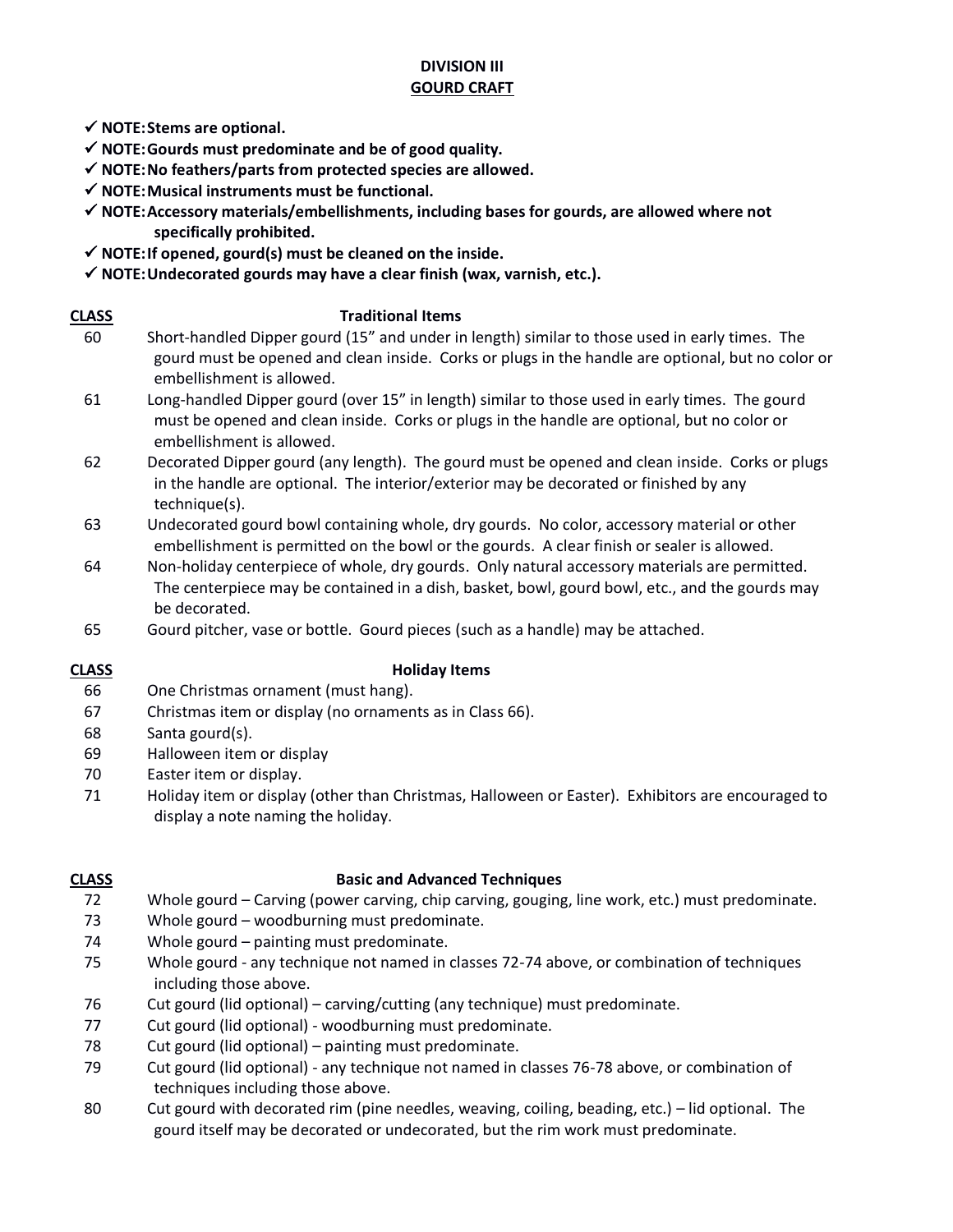✓ **NOTE: For Classes 81-82, basketry/weaving/lacing techniques, including pine needle work, weaving, coiling, tenerife, plaiting, etc., must predominate. It may be on the rim, through or around the gourd.** 

#### **CLASS**

- Gourd basket with handle. A lid is optional.
- Gourd basket /bowl/container without a handle. A lid is optional.
- Gourd container (bowl, box, basket, jar, etc.) with a lid. Any decorative technique(s) may be used, including those in classes 81 and 82.
- Beaded gourd. Any beading technique in or on the gourd.
- Gourd decorated by pen and ink technique. Color may be added with ink, watercolor, stain etc.
- 86 Wax Art. Decorate a gourd(s) with melted wax material (e.g. crayons). Entries may include whole gourds, cut gourds, jewelry, etc.

#### **CLASS Musical Instruments**

- Stringed musical instrument (chordophone).
- Drum (membranophone), including water drums and ocean drums (no thunder drums).
- Thunder drum only.
- Rattle (idiophone), e.g. shaker, maraca, uli'uli, rain stick, guiro.
- Thumb Piano only, (e.g. mbira, kalimba).
- Shekere only.
- Wind instrument (aerophone) e.g. whistle, flute, trumpet, ocarina.

#### **CLASS Figures – Animals, Birds, Dolls, Characters, etc.**

- Gourd doll, character or figure.
- Realistic gourd bird(s), using one or more gourds or gourd parts. Penguins are not permitted.
- Gourd penguin(s).
- Realistic gourd animal(s) (mammal, reptile, fish, etc.), using one or more gourds or gourd parts. Birds are not permitted.
- Fantasy gourd animal(s), dragon(s) or monster(s) using one or more gourds or gourd parts.
- Gourd Insect.

#### **CLASS Wearable Creations**

- Jewelry set. A set consists of two or more pieces. A pair of earrings is considered one piece for this class.
- Jewelry single piece. A pair of earrings is considered one piece in this class.
- Artistic, wearable, gourd name badge. The name badge must include first name and state. Additional information is optional, as are the size of the gourd(s) and the decorative technique(s). The name badge must be wearable (pin, neck strap, etc.).
- Decorated gourd hat (any technique(s)). Gourds and/or gourd pieces may be attached.
- Undecorated gourd hat in natural color (no stain, paint, ink, or other color). A clear finish is allowed and multiple gourds (cut or uncut) may be used.
- Mask (must be a functional face mask [may be hand-held style]).

### **CLASS Themed Gourds**

- Native American theme decorated gourd(s) no bowls/baskets.
- Native American theme decorated gourd bowls/baskets only.
- Other ethnic theme single of multiple gourds. (Please attach a note to name the theme being displayed.)
- **"Show Theme."** A single item made from a gourd(s) and/or gourd pieces utilizing any technique.
- **"Show Theme"** Display of multiple items made from gourds and/or gourd pieces.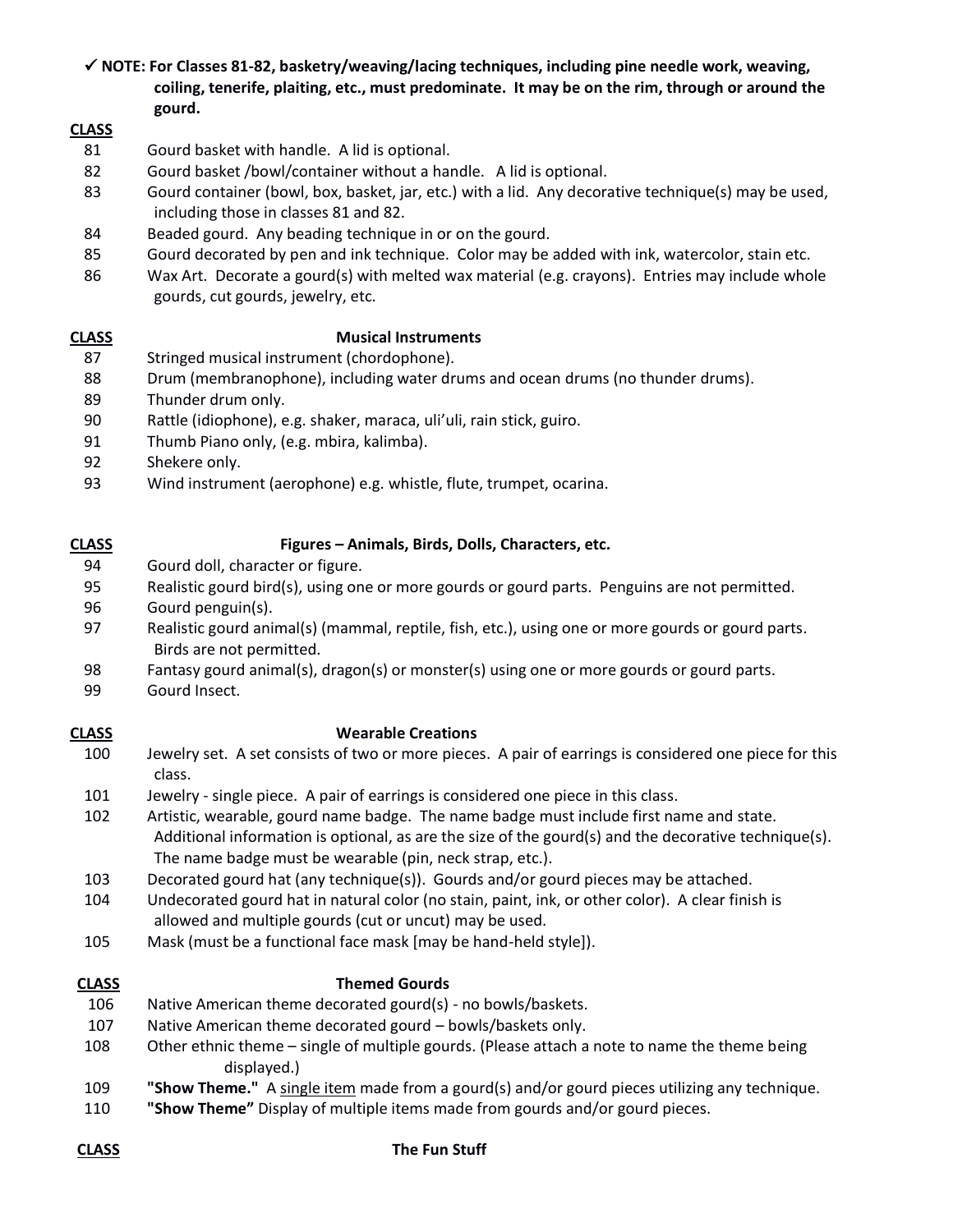- 111 One toy (may be a set) or game made from gourd(s).
- 112 Novel article(s) made from gourd(s) (no dippers as in classes 60-62).
- 113 Useful article(s) made from gourd(s) (no dippers as in classes 60-62).
- 114 Workshop participants from Friday, may enter any class project. Entries in this class only may be removed early.
- 115 Miniature creations. Any gourd art less than 4" in any dimension.
- 116 "I did it my way". Any gourd craft. Natural and manufactured accessories, including plastic products, are allowed.

#### **CLASS Lamps and Luminaries**

- 117 Useable, electric, gourd lamp. Accessory materials are permitted and a gourd shade is optional. If needed, a base may be used.
- 118 Gourd luminary or night light. Accessory materials are permitted. If candles or oil are used, the luminary is not to be lighted while on display at the Show. Electric devices should use low wattage bulbs (4 watt or comparable). There is no restriction on battery-powered luminaries.
- 119 Gourd oil lamp (not to be lighted during the show).

#### **Floral Designs**

#### ✓ **NOTE: Gourd containers in Classes 120 – 126 may be natural or decorated.**

- **CLASS**
- 120 Small, dried floral design in a gourd container ( 8" or less total height).
- 121 Dried floral design in a gourd container (must exceed 8" total height).
- 122 Floral design using all fresh materials in a gourd container.
- 123 Floral design incorporating fresh or dried gourds. The arrangement may be in a gourd or any other container.
- 124 "I did it my way" floral design. Gourds must predominate.
- 125 **"Show Theme"** floral design. Portray the Gourd Show theme with a floral design in a gourd container.
- 126 Silk floral design in a gourd container.
- 127 Undecorated gourd container with a live plant or plants. All plants must be planted directly into the gourd container. No hidden pots are allowed. A clear finish and/or single-color stain/dye are allowed but no accessories are permitted other than a base.
- 128 Decorated gourd container with a live plant or plants. All plants must be planted directly into the gourd container. Accessories and a base are allowed.
- 129 Undecorated, hanging gourd container with a live plant or plants. A clear finish and/or single-color stain/dye are allowed but no accessories other than hanger material. All plants must be planted directly into the gourd container.

#### **CLASS Decorations to Hang**

- 130 Gourd wreath.
- 131 Wall hanging, swag, door crown, etc.
- 132 Wall pocket.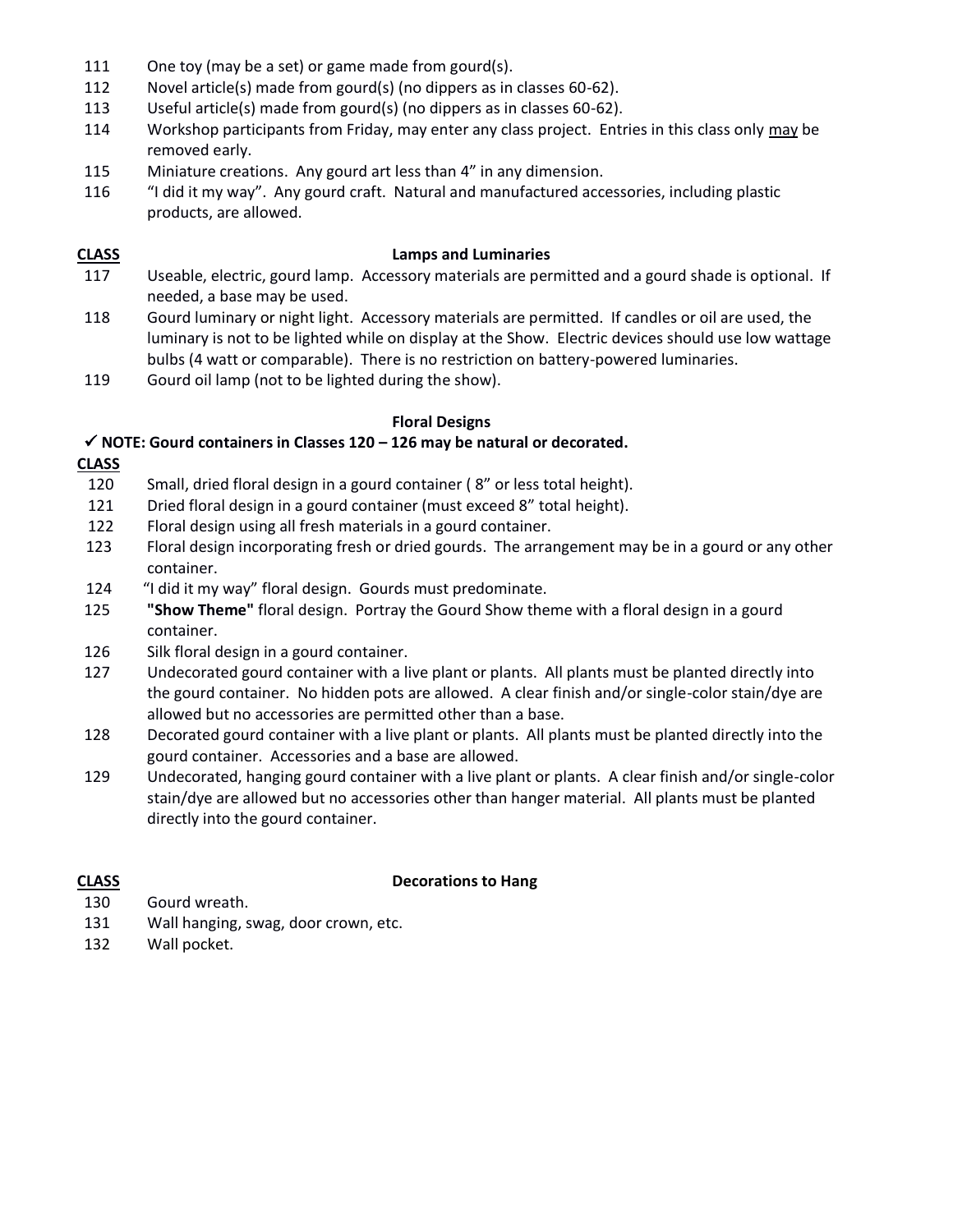#### **For the Birds**

✓ **NOTE: The National Wildlife Federation notes that ventilation and drainage holes are desirable.**

- **CLASS**
	- 133 Birdhouse for House Wrens with an entrance opening of approximately 1". There should be no perch.
	- 134 Birdhouse for Purple Martins. The gourd should be painted white and have drain holes and vent holes. Entrance holes (2 choices): Round – approximately 1¾" to 2¼", but 2  $\frac{1}{8}$ " is preferred; Half-moon or Starling-resistant crescent -  $1\frac{3}{16}$  " tall by 2  $\frac{3}{4}$ " to 3" wide. A porch (a long, wide, flat perch) or a tail prop board is optional.
	- 135 Birdhouse (except House Wren or Purple Martin). Exhibitors are encouraged to display a note naming the bird(s) being attracted and stating the opening size.
	- 136 Decorated birdhouse. Gourd must have an entrance hole (size is optional) and be cleaned inside. Painting must predominate.
	- 137 Decorated birdhouse. Gourd must have an entrance hole (size is optional) and be cleaned inside. Any technique(s) other than painting must predominate.
	- 138 Bird feeder (functional).

#### **Gallery Display**

✓ **NOTE: Judging for Gallery Class 139 will include the following considerations in equal weight: craftsmanship and design of individual gourds, arrangement/staging, and suitability of accessories.**

#### **CLASS**

139 Gallery display – 3, 4 or 5 decorated gourds arranged artistically. Accessory material is permitted, including risers. The display must fit within a 2x4-foot space (2 feet deep and four feet long, tables may only be 30 inches wide). A display cloth or table cover is suggested. The gourds may have been displayed in other classes (not the gallery class) at previous Ohio Shows. The gallery display should highlight an artist's work and may depict a common theme, spotlight a technique, or characterize the artist's style.

> **For updates and additional information, visit Ohio Gourd Society website at [www.ohiogourdsociety.com](http://www.ohiogourdsociety.com/)**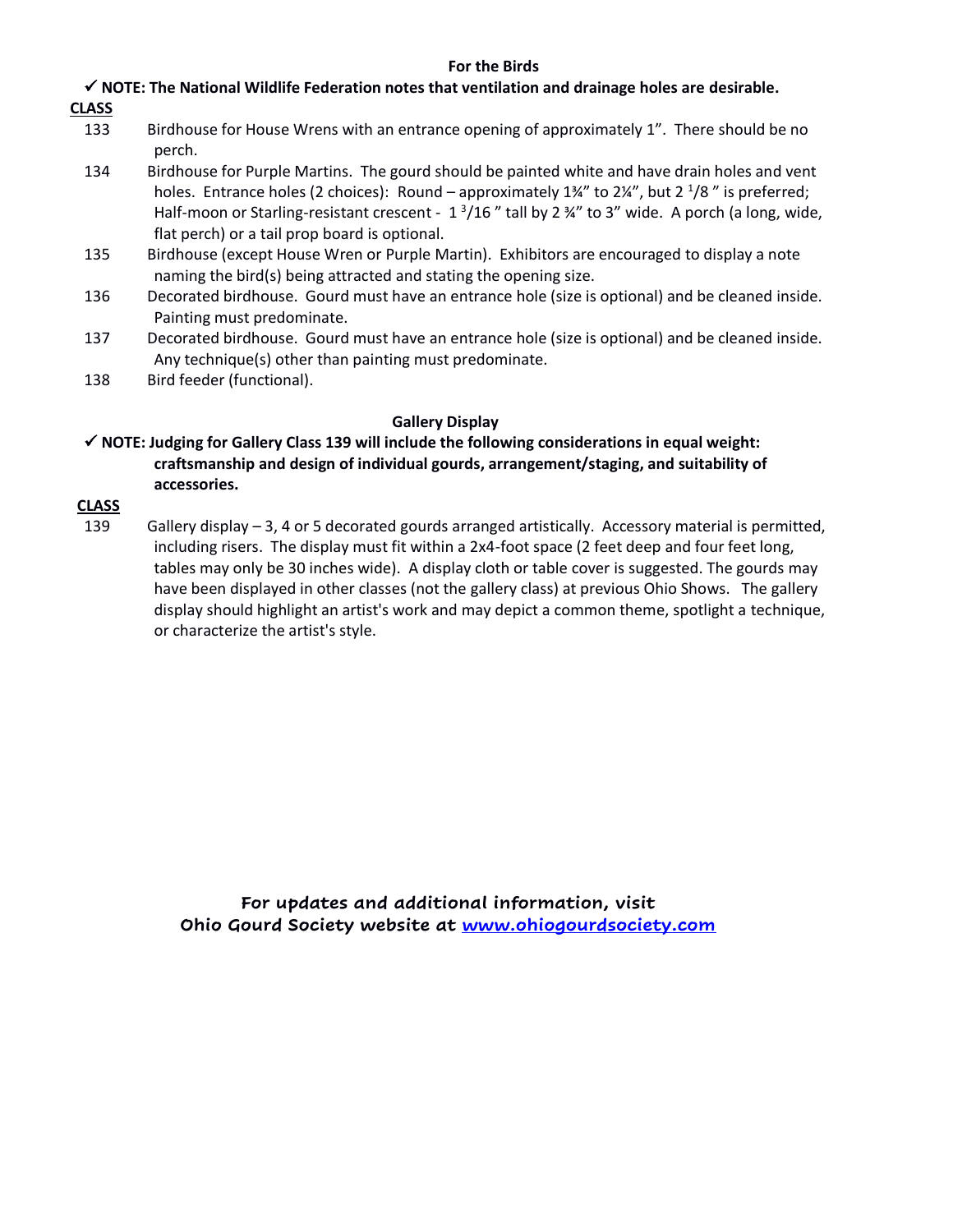#### **DIVISION IV PRESCHOOL - THRU AGE 4 AS OF 10/1/2022**

### ✓ **NOTE: This division is non-competitive. NOTE: Participation ribbons awarded for each exhibit. CLASS**

P1 Any gourd craft design or display with single or multiple techniques.

## **DIVISION V**

## **JUNIOR 5 - 11 YEARS OF AGE AS OF 10/1/2022**

### **CURRENT SEASON GOURDS**

#### ✓ **NOTE: Classes J2-J3 to be judged on size/weight only.**

#### ✓ **NOTE: This is a "Growers Division" under the AGS Handbook. Gourds may be part of the family garden.**

#### **CLASS**

- J1 Two assorted Hardshell gourds (different sizes and/or shapes).
- J2 Longest gourd.
- J3 Heaviest gourd.
- J4 Three assorted Spoon gourds.
- J5 Six assorted Ornamental gourds (warties and/or smooth).

#### **CLASS GOURD CRAFT**

- J6 Novel and/or useful article(s) made from gourd(s). No dippers.
- J7 One realistic or fantasy animal (mammal, bird, reptile, etc.).
- J8 One insect.
- J9 Gourd dipper. A clear finish is optional, but the dipper must be cut open and cleaned.
- J10 Gourd birdhouse, undecorated (stain and/or varnish allowed), with drain holes (perch is optional). The inside should be cleaned and the house must be functional.
- J11 Decorated birdhouse. Perch and drain holes are optional. The inside should be cleaned and the house must be functional.
- J12 Decorated gourd pitcher, vase, bowl, bottle or dipper. The gourd must be cut open and cleaned on the inside.
- J13 Gourd toy, doll or character.
- J14 Gourd musical instrument. Any type of functional instrument.
- J15 Floral design (fresh or dried) incorporating gourds. The arrangement may be in a gourd or any other container.
- J16 **"Show Theme."** An item or items made from gourds.
- J17 I did it my way. Any other gourd craft not specifically listed.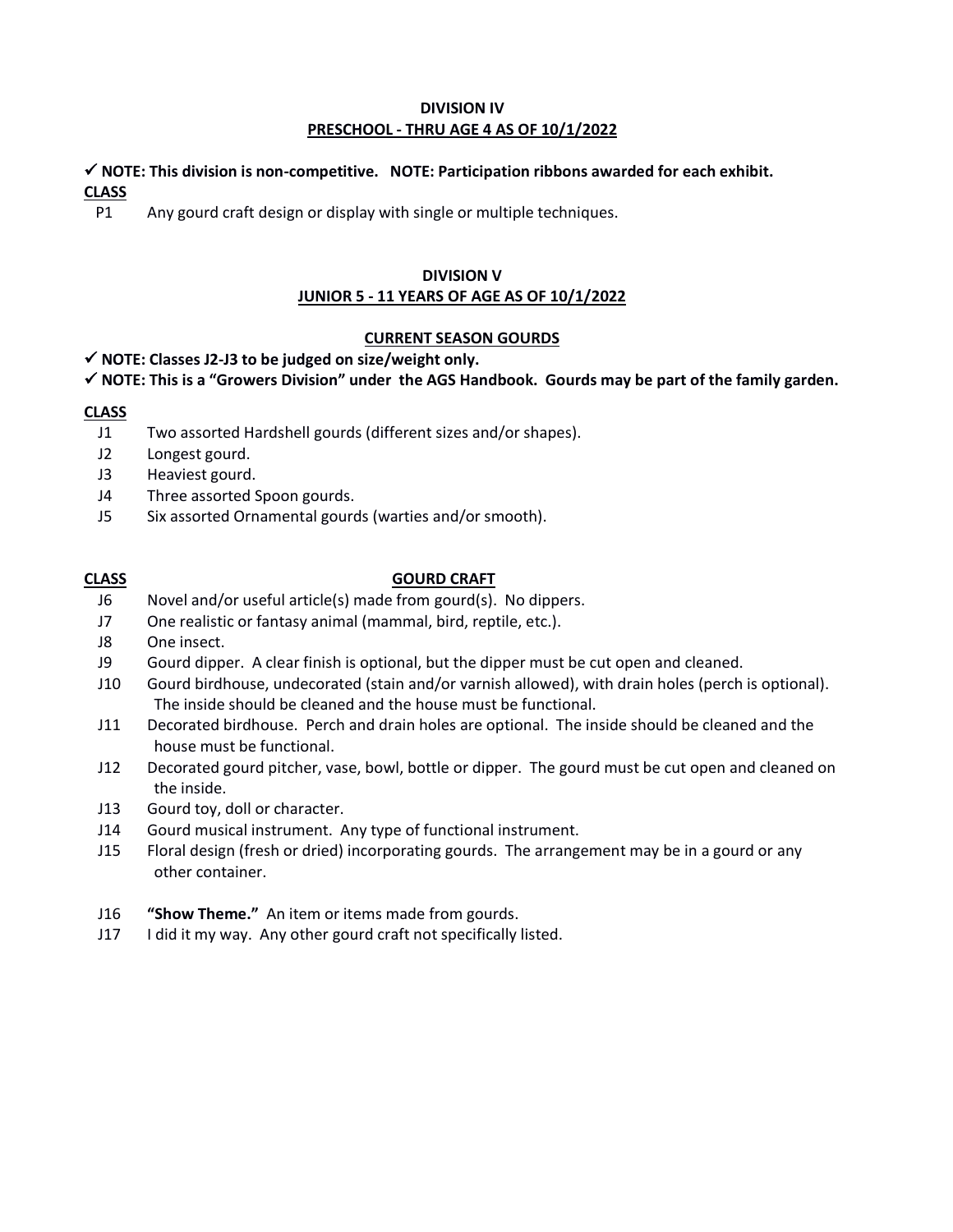#### **DIVISION VI YOUTH 12-18 YEARS OF AGE AS OF 10/1/2022**

### **CURRENT SEASON GOURDS**

### ✓ **NOTE: Classes Y2-Y3 to be judged on size/weight only.**

#### ✓ **NOTE: This is a "Growers Division" under the AGS Handbook. Gourds may be part of the family garden. CLASS**

- Y1 Three assorted Hardshell gourds (different size/shape).
- Y2 Longest gourd.
- Y3 Heaviest gourd.
- Y4 Three assorted Spoon gourds.
- Y5 Six assorted Ornamental gourds (warties and/or smooth).
- Y6 Arrangement, with fresh gourds predominating, suitable for a centerpiece (fresh natural accessory material only). Arrangement may be in a bowl, basket, tray, etc.

#### **CLASS GOURD CRAFT**

- Y7 One realistic or fantasy animal (mammal, bird, reptile, etc.).
- Y8 Gourd insect.
- Y9 Gourd dipper. A clear finish is optional, but the dipper must be cut open and cleaned.
- Y10 Holiday arrangement or decoration**.**
- Y11 Decorated pitcher, vase, bottle, bowl or dipper (open and clean).
- Y12 Gourd birdhouse, undecorated (stain and/or varnish allowed), with drain holes (perch is optional). The inside should be cleaned and the house must be functional.
- Y13 Decorated birdhouse. Perch and drain holes are optional. The inside should be cleaned and the house must be functional.
- Y14 Gourd toy, doll or character**.**
- Y15 Centerpiece arrangement of dry gourds in a bowl, basket or tray (dry natural accessory material only).
- Y16 Gourd musical instrument. Any type of functional instrument.
- Y17 Floral design (fresh or dried) incorporating gourds. Container material is optional.
- Y18 **"Show Theme."** An item or items made from gourds.
- Y19 I did it my way. Any other gourd craft not specifically listed.

**For updates and additional information, visit Ohio Gourd Society website at [www.ohiogourdsociety.com](http://www.ohiogourdsociety.com/)**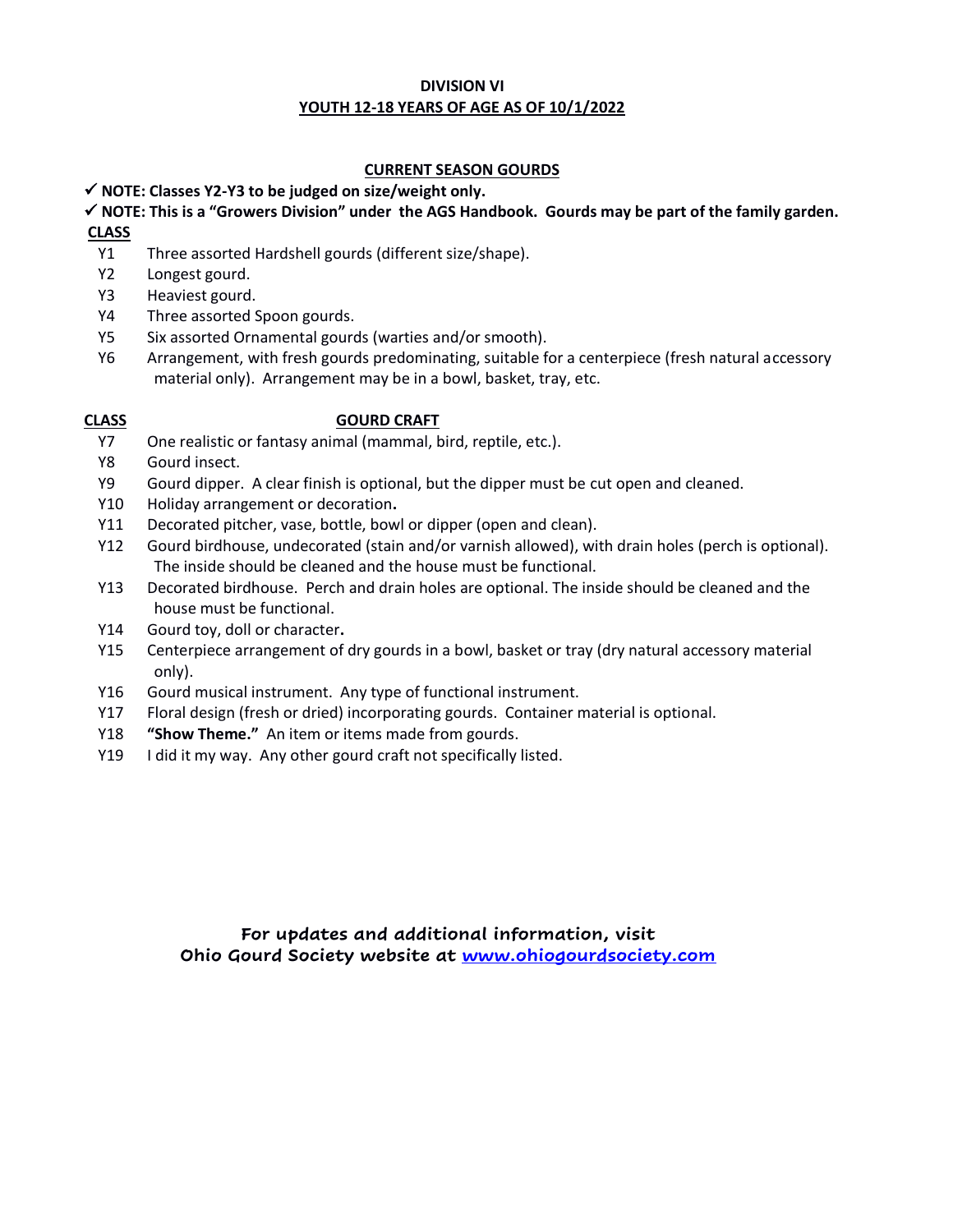#### **SPECIAL COMPETITION - MIXED MEDIA**

#### **Note:Entries are judged with respect to artistic quality, workmanship, originality, and depiction of gourds.**

#### **Note:Actual gourds are not part of this special competition.**

#### **CLASS**

- SC1 Non-wearable Mixed Media. Depict gourds in any non-wearable medium such as photography, painting, quilting, paper art, beading, etc.
- SC2 Wearable Mixed Media. Depict gourds in a wearable medium.

## **Selected Terms and Definitions**

**Accessories or accessory material**: This is any material, gourd or otherwise, that is added to the gourd(s) to complete a display. Accessory material is permitted unless specifically prohibited.

**Assorted**: Any class calling for "assorted" gourds should contain gourds of differing shape, color and size, within the limitations stated for the class.

**Base**: Often gourds require assistance in order to sit firmly at the proper angle. A "base" is that support material – wood, rubber, metal, gourd, etc. that holds a gourd at the proper attitude. It may or may not be attached to the gourd.

**Clear finish**: Any finish, such as colorless varnish, shellac, wax, or oil, which enhances the overall appearance of the gourd or gourd craft but adds no color (except the slight darkening that may accompany the clear finish) is considered clear.

**Color**: This is any medium that adds to, or changes the color of a gourd (except slight darkening that may accompany a clear finish). Examples of color that may be applied to a gourd include, but are not limited to, paint (acrylic, oil, watercolor, etc.), stain, ink, dye, colored pencil and shoe polish.

**Cut Gourd:** A cut gourd is one in which the shell has been penetrated by cutting, carving, drilling, burning, etc. Bowls, baskets, vases, bottles, etc. are examples.

**Gourd Basket:** A gourd with the top cut off and a handle attached, or a gourd cut so that the top serves as the handle. Lids are generally optional.

Gourd Bowl: Usually a round gourd that is wider than it is tall. The general appearance is a container that is intended to sit still.

**Hardshell**: These are "white blossom" gourds of the genus *Lagenaria.* They include, but are not limited to the bottles, dippers, canteens, cannonballs, bushels, kettles, bananas, etc.

**Ornamental**: These are "yellow blossom" gourds which are generally very colorful. They represent the genus *Cucurbita*. They include, but are not limited to the spoon, egg, orange, crown of thorns, spinning gourd, etc.

**Other**: When used in the Show Schedule to define a class, the word "other" indicates a class or technique which has not been previously specified.

**Paint**: Color may be added to a gourd by paint, stain, ink, etc. In general paint refers specifically to acrylic, oil and water color paints, including water and solvent-based markers. Paint does not include stain, dye, or ink.

**Special Exhibit**: These are non-competitive displays of gourds or gourd-related items that have educational or artistic interest.

**Special Competition**: Those competitive classes not covered by the AGS Handbook, and not part of the Official Show, are noted as Special Competition.

**Whole Gourd:** This is a gourd which does not have holes or openings cut, burned or drilled completely through the shell. It may be called an "uncut gourd." Carving may be accomplished on a whole gourd as long as it does not completely penetrate the shell.